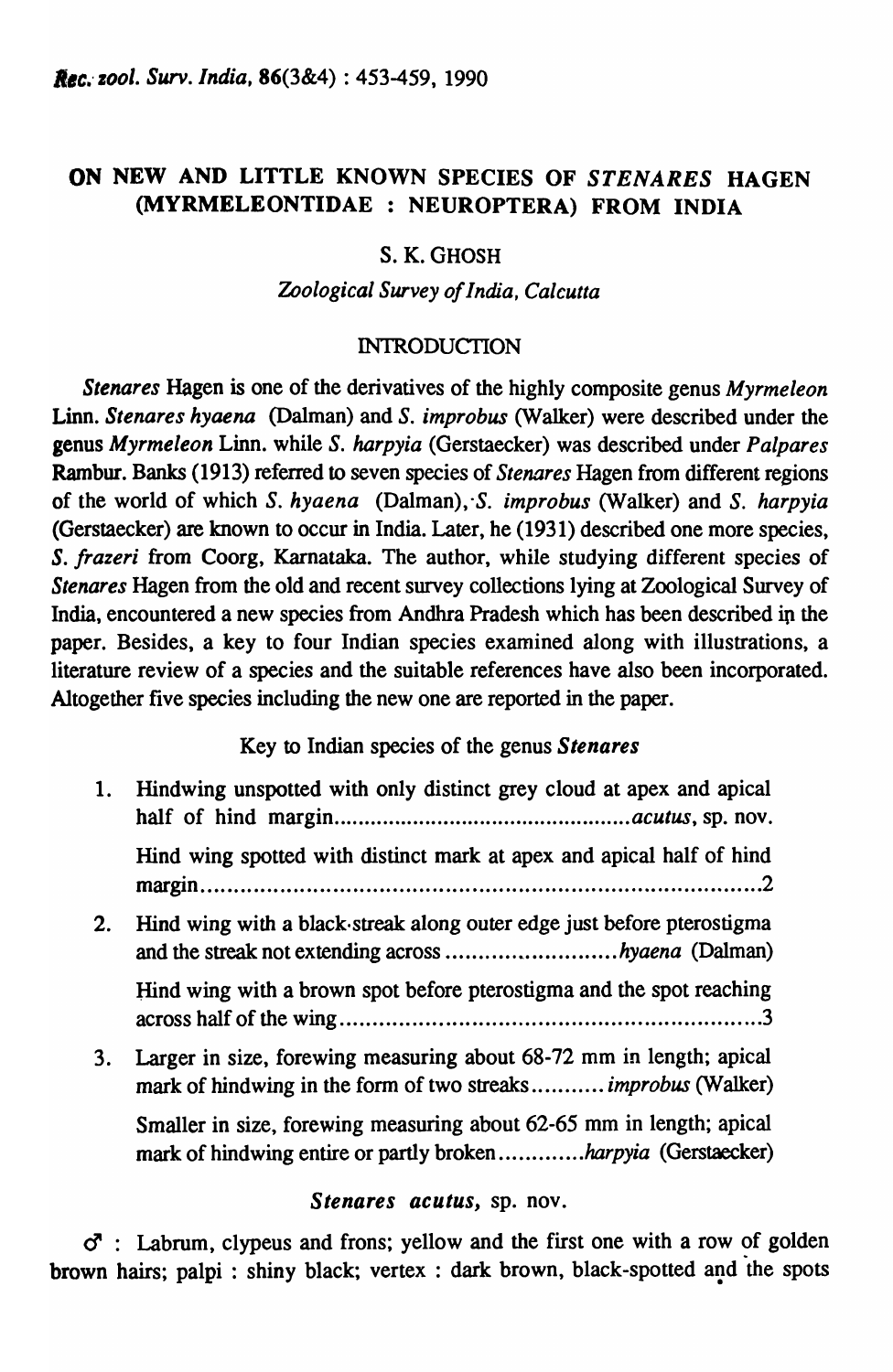variable in size; antenna: brown; pronotum: brownish-yellow, with a median, black, longitudinal stripe and a small, rounded black spot on either side; lateral margin black; with long black hairs; mesonotum : brownish-yellow; black patches in the convex areas and on wing roots; with greyish wooly hairs; metanotum : concolorous with mesonotum and covered with wooly hairs; wings (Fig. 12) : whitish and membranous; R with brown bands specially in forewing; all other veins and crossveins pale brownish;. pterostigma indistinct, whitish; greyish cloud continuing from apex to half of the hind margin in hindwing; leg; hind coxa black; femur brown; tibia yellow; tarsi black; spur of hind tibia about as long as 3 basal tarsal segments taken together; claws black; with black hairs and bristles; abdomen : brown with short white hairs; tip of abdomen as in Figs. 1-3; ectoproct (Figs. 1-2) : elongated, apex acute, with a row of black bristles on the inner and long plack hairs on the outer side in addition to several rows of small hairs all throughout; aedeagus (Figs.  $1 \& 3$ ) : on ventral view deeply invaginated at middle forming two lobes and with a bunch of small black hairs at middle; laterally slightly curved about middle and apex subacute.

*Measurements*:  $\sigma$ : Length of body (with ectoproct), 45 mm; forewing, 62 mm; hindwing, 58 mm; ectoproct, 10 mm.

*Material examined:*  $2 \text{ } \sigma \text{}$  c<sup>4</sup> (holotype, Reg. No. 1181/H12 Paratype, 1  $\sigma$ <sup>7</sup>, Reg. No. 1182/H12), India, Andh~a Pradesh, Anantagiri, 20. v. 1984, CoIl. S. S. Saba.

*Distribution* : India, Andhra Pradesh.

*Remarks*: The species differs from all other Indian species by the wing markings.

#### *Stenares hyaena clara* Navas

*Stenares hyaena clara* Navas, 1932, *Mem. Acad. Nuovi Lineei,* (11) 16 : 951.

*Remarks* : The subspecies has already been redescribed by Ghosh (in press) from Orissa Survey material along with the diagrams of head, pronotum and tip of abdomen in female. So, to avoid repitition all other data concerning locality, Measurements, distribution etc. have not been referred to here. However, the photograph (Fig. 15) of both wings which has not been given in the aforesaid paper has been included here for the sake of comparison with other Indian species.

### *Stenares improbus* (Walker)

*Myrmeleon impro.bus* Walker, 1853, *Cat. Brit. Mus. Neur.,* p. 326.

*Stenares improbus,* MacLachlan, 1868, *1. Linn. Soc.,* 9 : 276; Needham. 1909, *Rec. Indian Mus.,* 3 : 200; Banks, 1913, *Ann. ent. Soc. Amer.,6* : 190; Ghosh & Sen, 1977 *Rec. zool. Surv. India,* 73 : 317.

*Measurements* :  $1 \circ$  : length of forewing, 72 mm.; hindwing, 67 mm.; 10 99 : length of forewing, 68-72 mm.; hindwing, 65-67 mm.

*Material examined* : 11 exs. ( $\sigma$ ,  $99$ ) : India, Karnataka : 2 exs., Coorg, Mercara,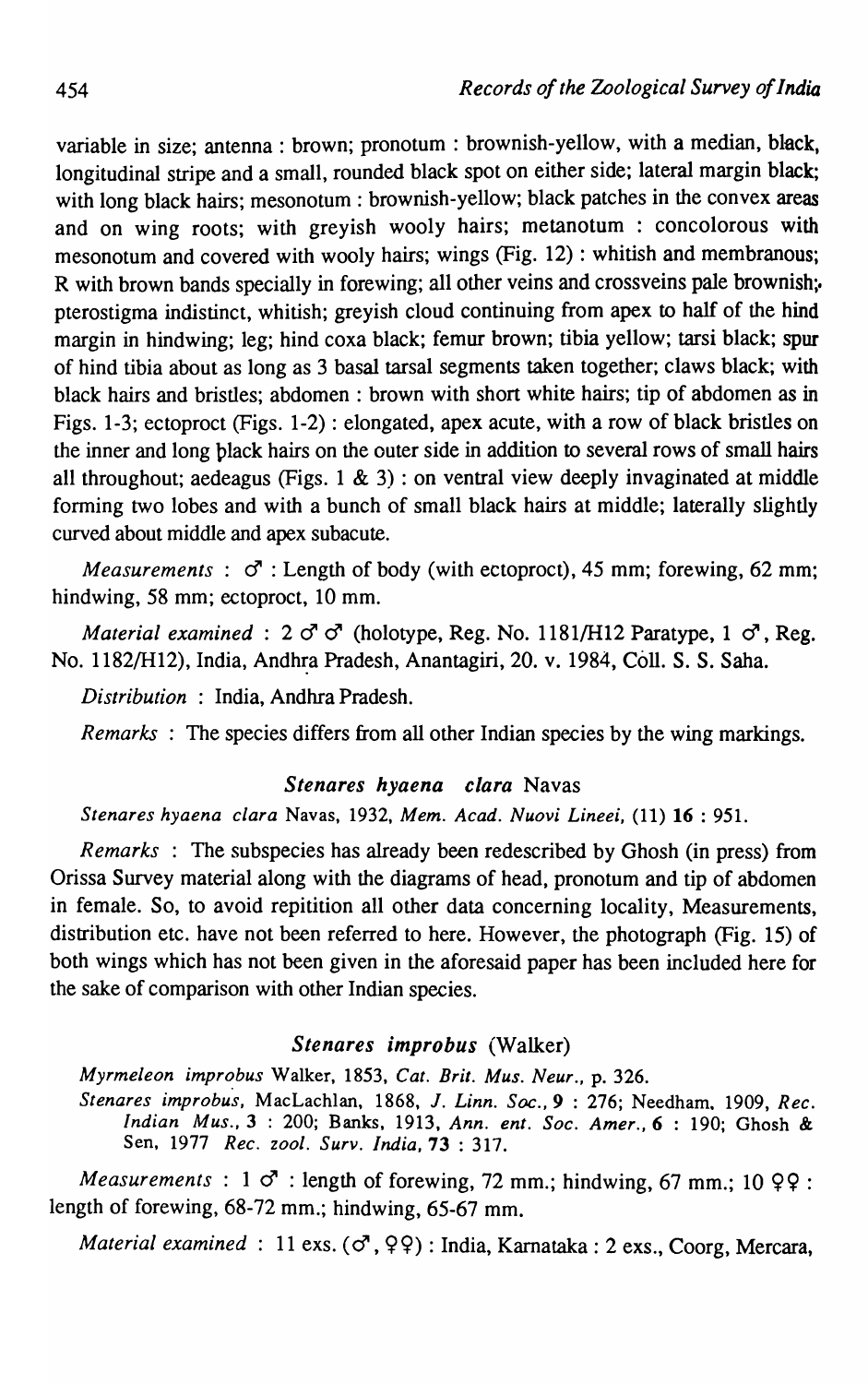10. iii. 1914; 1 ex., Coorg, v. 1913; 3 exs., Coorg, 10. iii. 1914; 1 ex., Coorg, datenil; colI. Hannyngton. 1 ex., Karnataka, Bangalore, date-nil, colI. Cameron. 1 ex., Maharashtra Satara : Mahabaleswar, 4200 ft., 13-14. iv. 1912; 2 exs., Satara, Medha, Yenna valley, 2300 ft., 17-23. iv. 1912; colI. F. H. Gravely.

*Distribution:* India: "North India", Maharashtra, Kamataka.

*Remarks*: Since the description of the species by Walker (1853) it has been studied by the subsequent workers but the male and female genitalia have not been taken into account. Therefore an attempt has been made to provide the male genitalic structure by the illustrations of the ventral view of the tip of abomen (Fig. 11) and the female genitalic structures represented by the shape of spermatheca as in Fig. 10 and also tip of female abdomen as in fig. 9. Besides, the photograph of fore-and hnd wings (Fig. 13) bas been included. The species hitherto reported from "North India" and Karnataka is for the first time recorded for Maharashtra.

### *Stenares harpyia* (Gerstaecker)

*Palpares harpyia* Gerstaecker, 1863, *Stettin. ent. ztg.,* p. 180. *Sterwres harpyia* , Hagen, 1866, *Ibid.,* p. 456: Banks, 1913, *Ann. ent. Soc. Am.,* 6 : 190' Ghosh & Sen, 1977, *Rec. zool. Surv. India,* 73 : 317.

*Measurements* : 2  $\sigma$   $\sigma$  : length of forewing, 60 mm; hindwing, 55 mm; 2 99 : length of forewing, 62-65 mm; hindwing, 59-60 mm.

*Material examined:* 4 exs. ( $\sigma$ <sup>7</sup>,  $\varphi$  $\varphi$ ): India, Andhra Pradesh, Anantagiri, 20. v. 1984, colI. S. S. Saba.

*Distribution* : India: Tamil Nadu and Andhra Pradesh.

*Remarks* : The male and female genitalia of the species have been studied and the illustrations dealing with the genitalia in male (Fig. 5), spermatheca in female (Fig. 8) and tip of abdomen in both sexes ( $\sigma$ , Fig. 4 & 6, 99, Fig. 7) have been provided. Besides, the photograph of fore and hind wings (Fig. 14) has been included. The species hitherto recorded from Tamil Nadu, is for the first time reported from Andhra Pradesh.

#### *Stenares frazeri* Banks

*Stenares frazeri Banks, 1931, Psyche, 38 : 58; Ghosh & Sen, 1977, Rec. zool. Surv. India,* 73 : 317.

*Distribution* : India: Kamataka.

*Remarks* : Due to dearth of the material it has not been possible by the author to examine the species. However, it has been reviewed from literature. Banks (1931) described the species from Coorg, Karnataka. Though the species is very close to *S. improbus* (Walker) but the markings on pronotum, namely, a longitudinal median black stripe, lateral black mark on either side together with a dark dot above each at once distinguish the species from *S. improbus* (Walker).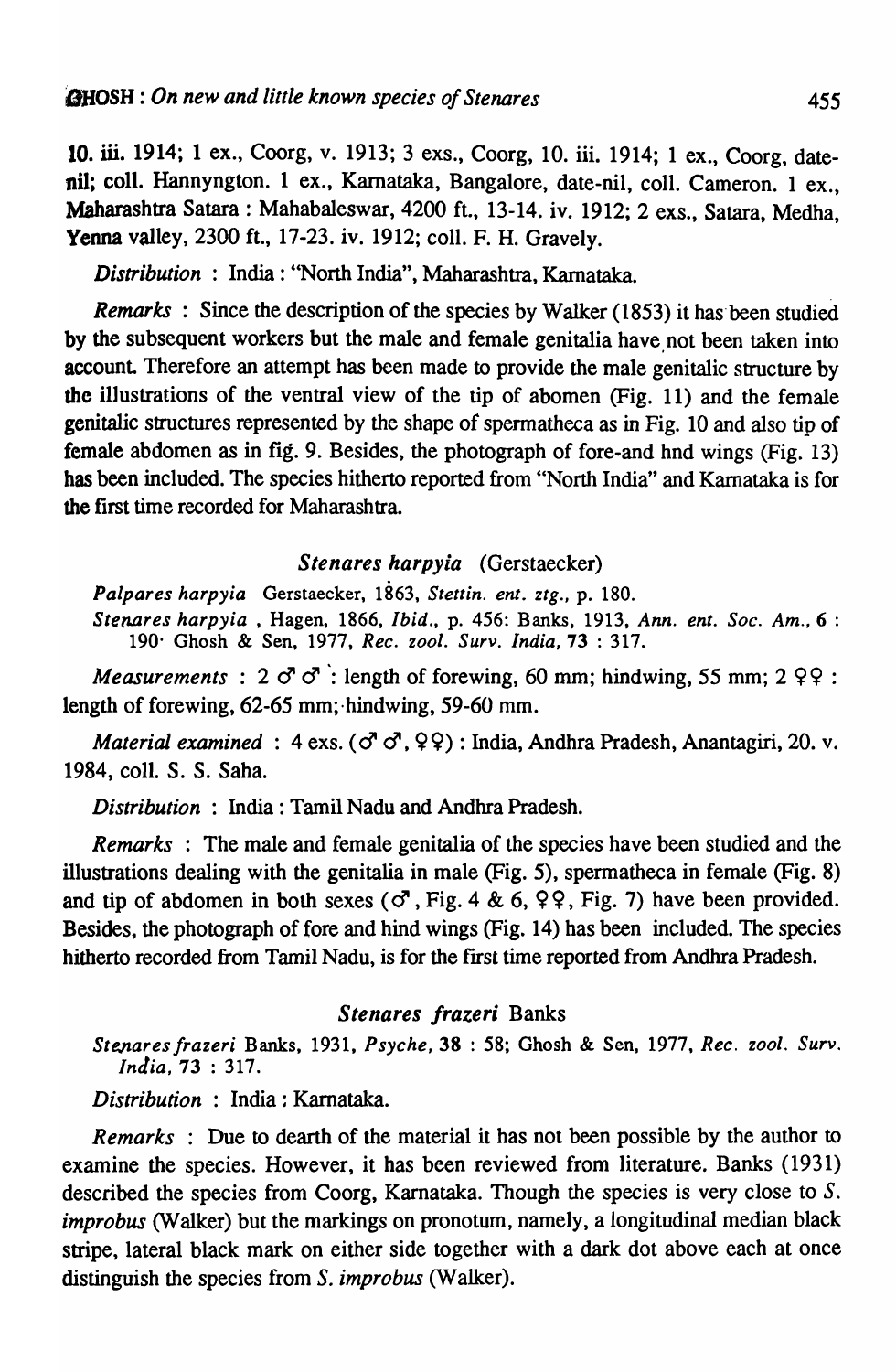

Figs. 1-6. *Stenares acutus*, sp. nov., male (1) tip of abdomen, ventral; (2) tip of abdomen, lateral; (3) tip of abdomen, lateral (magnified) showing aedeagus. Stenares *harpyia* (Gerstaecker) (4) tip of abdomen, male, ventral; (5) tip of aedeagus, lateral; (6) tip of abdomen, male, lateral.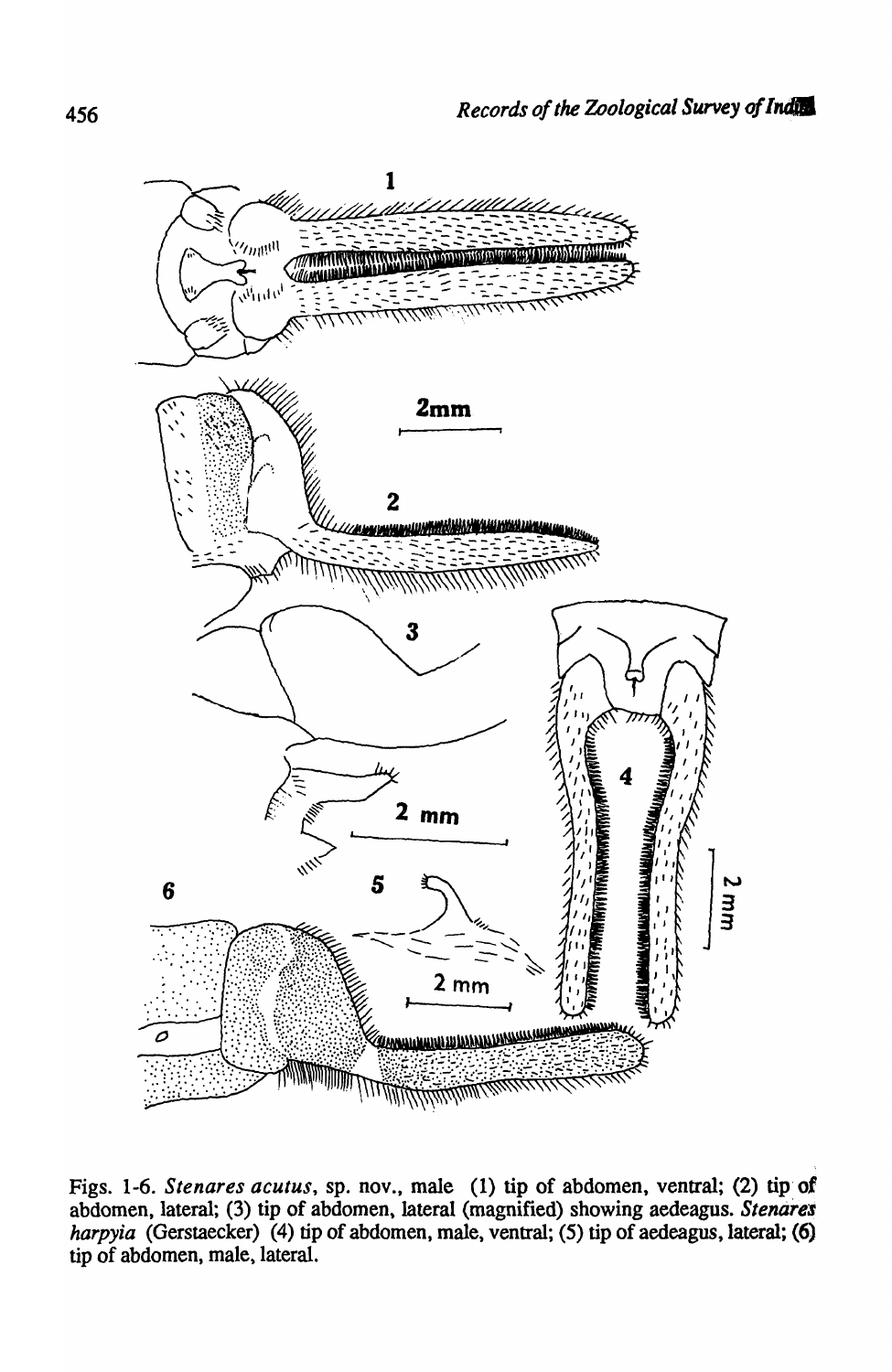

Figs. 7-11. Stenares harpiya (Gerstaedd) (7) tip of abdomen, female, lateral; (8) spermatheca, dorsal. *Stenares improbus* (Walker) (9) tip of abdomen, female, lateral; (10) Spermatheca, dorsal; (11) tip of abdomen, male, ventral.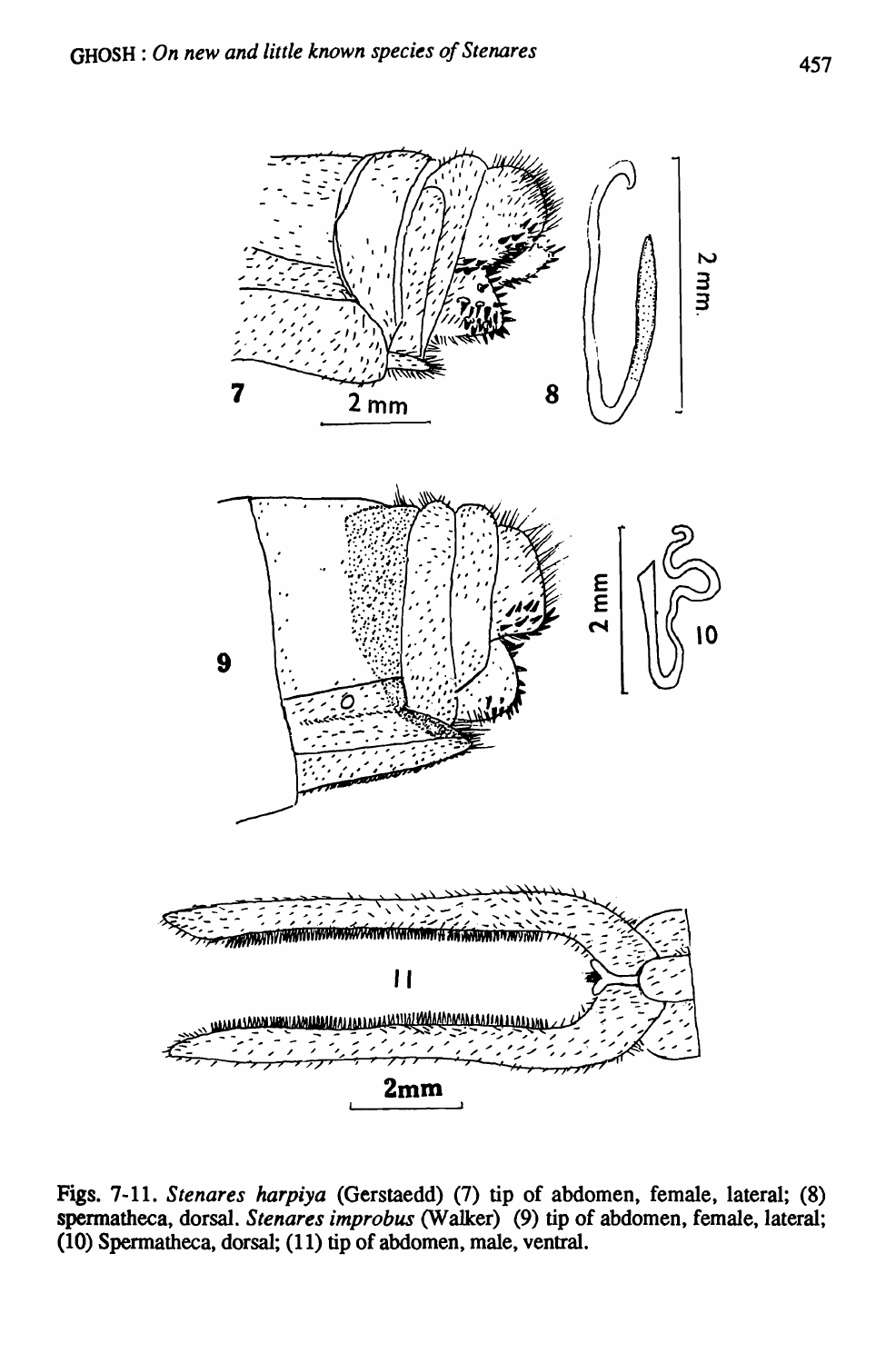



 $\overline{12}$  13







 $\overline{14}$  15

Figs. 12-15. (12) *Stenares* acutus, sp. nov., fore-and hind wing; (13) *Stenares improbus* (Walker), fore-and hind wing; (14) *Stenares harpyia* (Gerstaeeker), fore and hind wing; *(15) Stenares hyaena clara* Navas, fore-and hind wing.